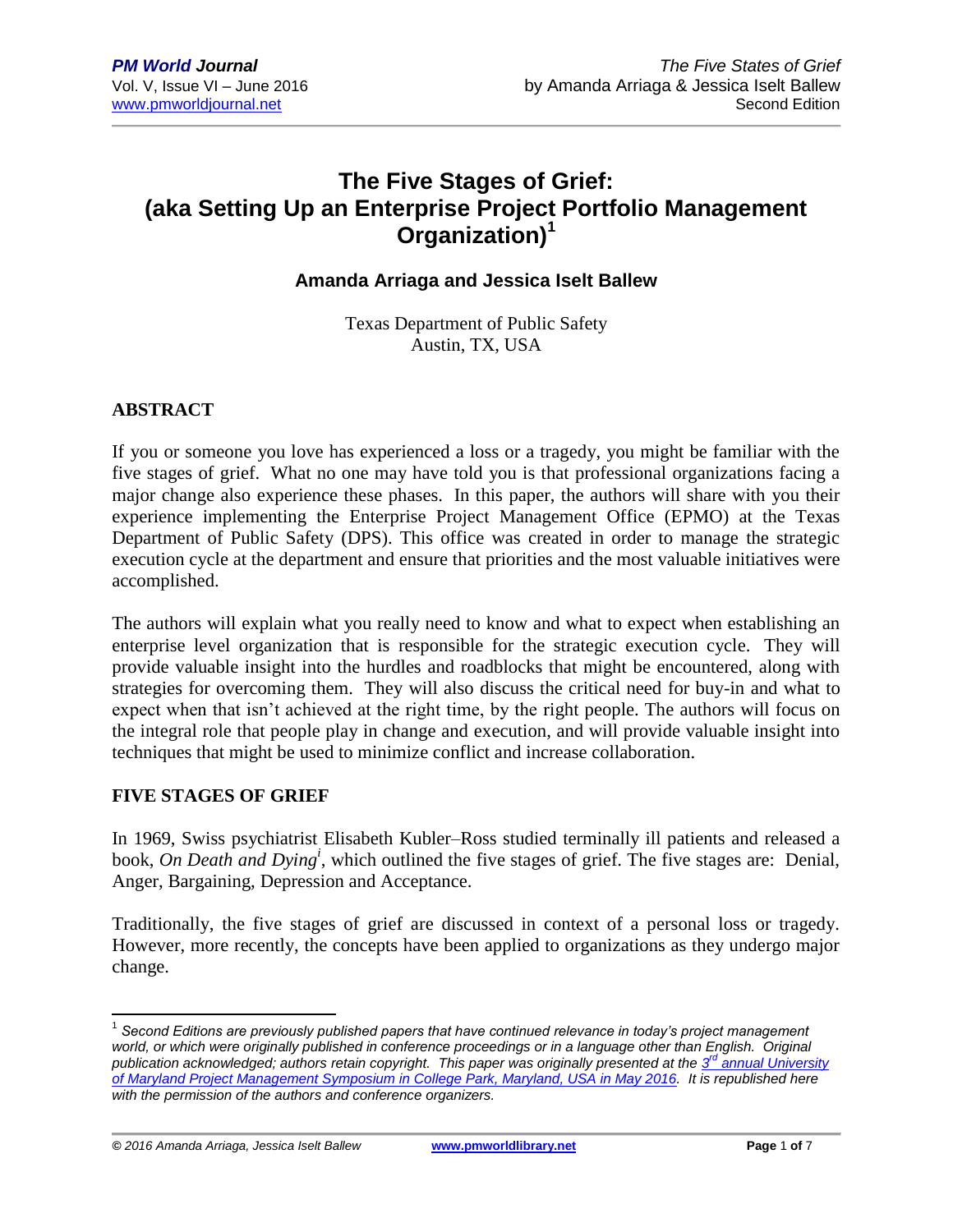In December of 2011, the director of the DPS established the EPMO to ensure that all of the department's priority projects were completed efficiently and effectively, and to ensure he had visibility into the process along the way. While this directive was clear to the EPMO leadership, it was potentially less than clear to the stakeholders who would soon be impacted by this major change.

## **STAGE 1: DENIAL**

The EPMO was created and was charged with not only standing up the organization, but also communicating the need for the organization to their stakeholders. As part of this initial communication, EPMO leadership had to explain the director's intent to seek a more effective means of planning and prioritization at the enterprise level. This reality resulted in some initial denial from stakeholders.

There were two groups of thought experiencing this denial. Some business areas "wanted it all" and didn't see a need to identify dependencies or prioritize efforts. Some support areas believed they could "do it all" and wanted to provide service for every new innovative idea. However, this line of thought was the underlying cause of the problem with resource allocation that requires the need for prioritization.

Despite the communication efforts across the agency to highlight the purpose of this new organization, several areas continued to attempt to initiate projects on their own. It was clear that a strong communication campaign would be necessary to manage stakeholder expectations and to gain buy-in for the new organization by demonstrating how it would benefit both the agency and the individual business units. Along with creating a customized communication plan based upon each stakeholder group, EPMO leadership also developed a milestone diagram as the foundation for a communication tool to have conversations with leadership.

#### **STAGE 2: ANGER**

Once the EPMO was established, they created a charter in order to codify their role for the rest of the agency.

The initial charter<sup>i</sup> described that the EPMO had been created to serve the department by:

- Overseeing the management of enterprise and priority projects;
- Coordinating and overseeing enterprise and priority programs;
- Overseeing alignment of resources (financial and human) to support priority projects;
- Coordinating and overseeing the prioritization of projects;
- Providing a channel of communication for project status, financial health, and mitigation of issues, risk, and dependencies across projects, departments, and/or divisions;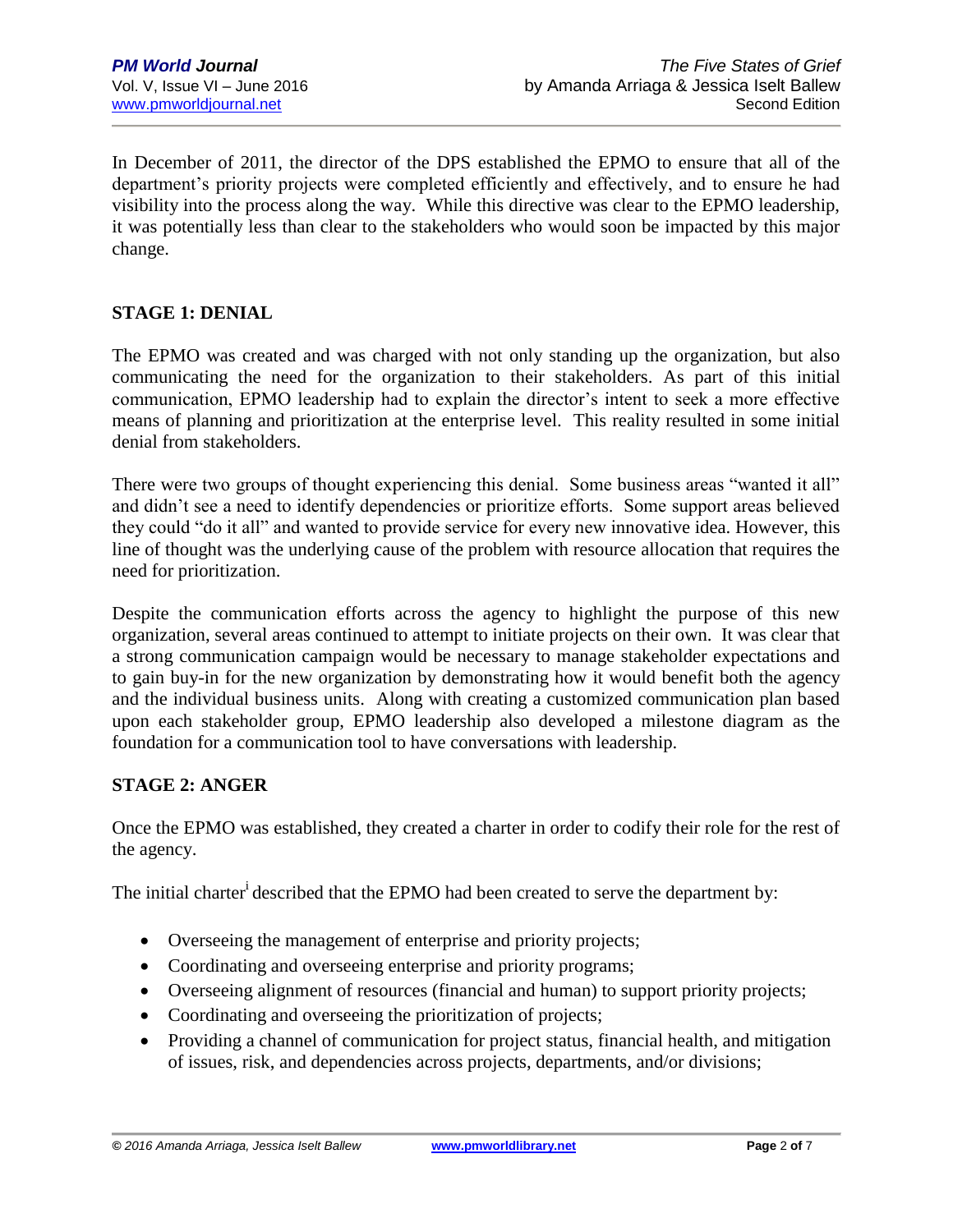- Providing a channel of communication to achieve efficiencies with project execution and Agency contracting and procurement; and
- Communicating the results and progress of the agency projects to executive management to ensure they are incorporated to future requests to the Legislature during the Legislative session.

While the language in the charter accurately codified the director's intent, it also created some discomfort for others throughout the agency who may have believed that their organizations would be negatively impacted by this change, due to additional oversight and the possibility that not all of the individual unit priorities would rise to the level of being at the top of the agency priorities.

Project portfolio management was established at DPS to help identify the priority of projects in the portfolio based on factors that demonstrated alignment to legislative requirements and strategic objectives. Many times, due to funding and the requirement to implement legislative mandates, newly mandated projects would generally take precedence over those projects that were being pursued as a way to innovate or modernize a business process. This prioritization was critical to demonstrating how resources needed to be applied (i.e., to minimize situations where agency priorities would not be completed, or not be completed on-time and on-budget. For those areas with projects that typically fell outside of the scope of funded mandates or critical infrastructure operations, this meant they would have limited access to resources required to address their requests.

Through the enterprise model, transparency into actual status and effort was achieved. The agency began tracking and reporting project resources hours and project budgets. A change control system was introduced, along with reporting on the impact of changes to resource utilization and costs. This additional visibility demonstrated that more time should be spent on effective project planning and estimating.

Project controls also identified risks or issues to projects associated with resource allocation and competing demands. These competing demands were not necessarily other projects that required the same resources. The competition also came from maintenance efforts. This level of transparency provided the leadership team with the information needed to have the right conversations and make informed decisions about where the resources were more urgently needed. This visibility was perceived by others as negatively exposing resource constraints within their operations.

Rather than understanding the new process was beneficial to their unit, and a way to receive the help and support needed to successfully reach its goals, the new system was initially seen by some as a drawback. This again highlighted the need for strong stakeholder and communication plans and additional methods to seek buy-in from those being affected by the change.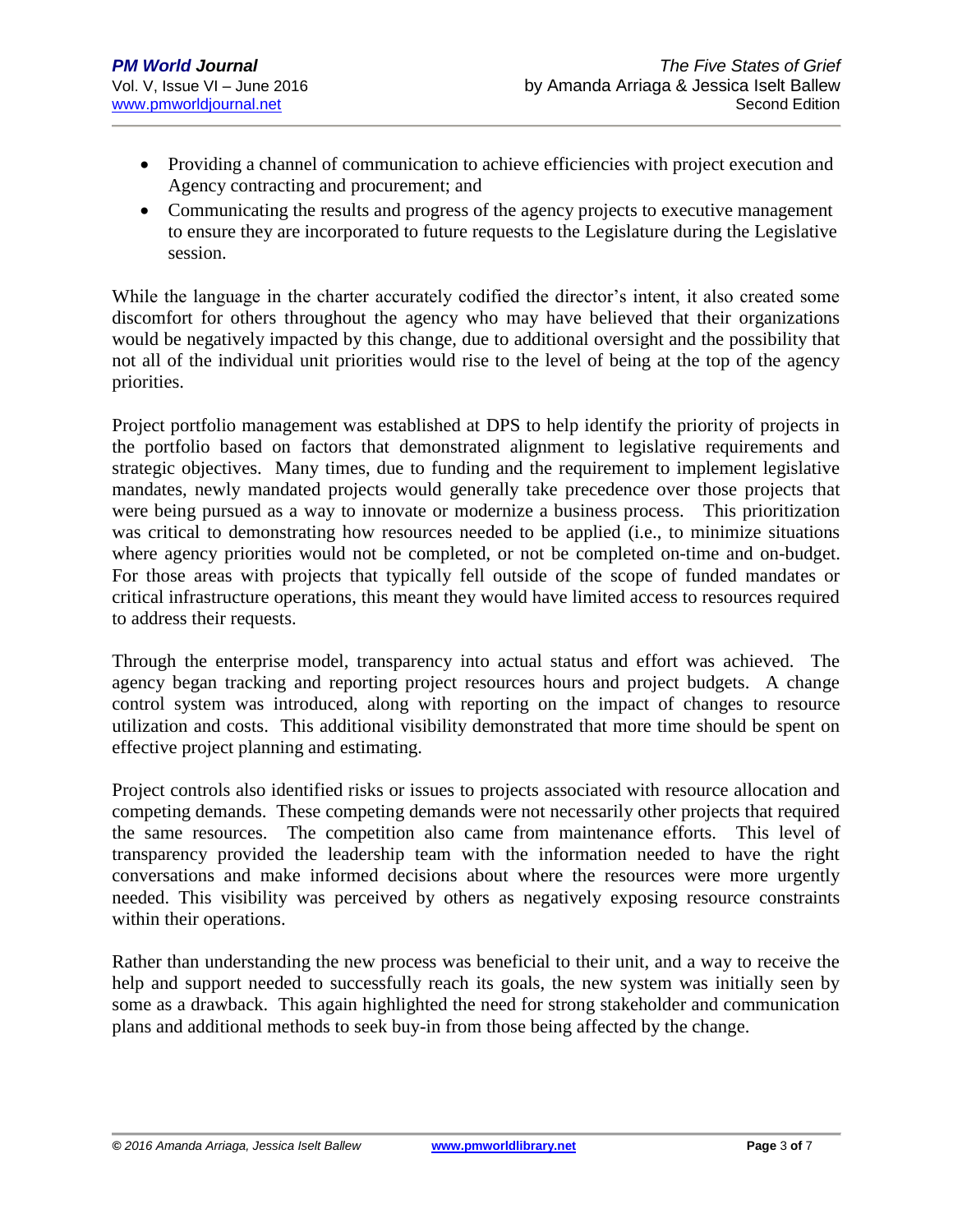## **STAGE 3: BARGAINING**

As the EPMO established effective relationships, they gained buy-in from the business executives. The buy-in was created due to the EPMO leadership effectively convincing the business areas why the change was important and the direct benefit they would receive from this office.

This process of bargaining included things such as explaining why filling out a business case would be ultimately beneficial to the success of a project; addressing questions about how to alternatively staff desired efforts through methods such as contracts or temporary services; and trying to include the business areas in development of the processes, templates and procedures.

EPMO leadership met with each business area's leadership team and elicited feedback into the baseline processes. Having this feedback, and making trade-offs in those areas of the processes, procedures, and templates that would not impact the overall objective of the organization, provided a method to gain both buy-in and understanding from the majority of the stakeholders.

The EPMO also requested ongoing representation from each business unit to serve on a process improvement team that would support ongoing assessment and feedback on the enterprise project processes over time and as "lessons learned" were conducted. This level of inclusion provided the various stakeholder groups with some sense of ownership in the new processes they would be following.

#### **STAGE 4: DEPRESSION**

Despite the efforts to include representation from across the organization in the development of the processes that would serve to request, analyze, and deliver projects, there were still some stakeholder areas that remained unsure of the need. With organizational change comes some form of non-compliance that takes time to identify, assess, understand, and correct.

EPMO leadership knew that stronger partnerships with these areas would need to be established in order for the objectives of the office to be met. They began working more closely with the areas that were inadvertently duplicating efforts to determine whether certain elements of the process needed to be modified in order to accomplish what the unit needed. Some modifications were made to the process. For example, the business case template was revised to capture additional detail to accommodate specific needs of those areas that had previously been unknown. This mitigated the problem of duplication. Sporadically, efforts continued to be identified that competed against the enterprise projects. However, by reporting the project status to leadership on a regular basis, they were able to gain insight into resource challenges that impacted project schedules and costs, and give direction to course correct as needed.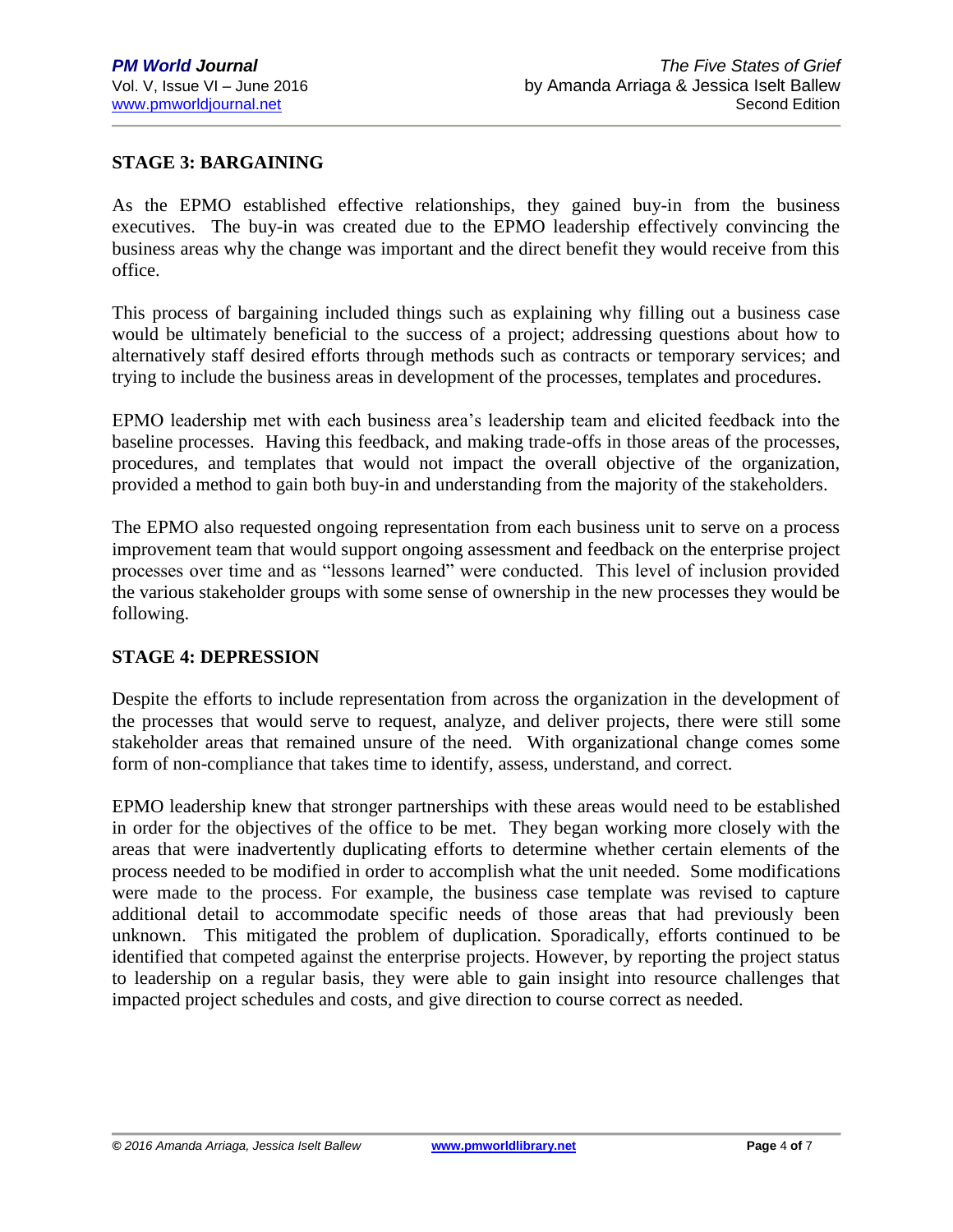## **STAGE 5: ACCEPTANCE**

After several months working in the new enterprise process, business divisions noticed that with transparency and prioritization, they were able to see progress in their projects, or at a minimum understand the reasons for any stalled progress. This transparency gave them the insight required to provide better direction about how to move forward and balance the needs of the agency.

Once the stakeholders adjusted and became accustomed to this change in the way of doing business, they ultimately understood the benefits the director had originally envisioned. With this acceptance came compliance from the vast majority of the department, which substantially improved project planning and delivery.

## **CONCLUSION**

Undergoing significant organizational change can be challenging. It is critical to provide constant and thorough communication to the individuals and business areas that will be impacted by the change. Furthermore, it is imperative that the communication not only explain the changes and the benefits of those changes, but the communication must also be multi-directional. In order to gain buy-in and successful adoption of impending change, communication must also focus on asking for feedback and input as to how best to implement and address the change. Bringing stakeholder groups together for open dialogue and discussion on implementation of change will better position the organization for a successful rollout and can eliminate some challenges associated with lack of understanding and resistance to change.

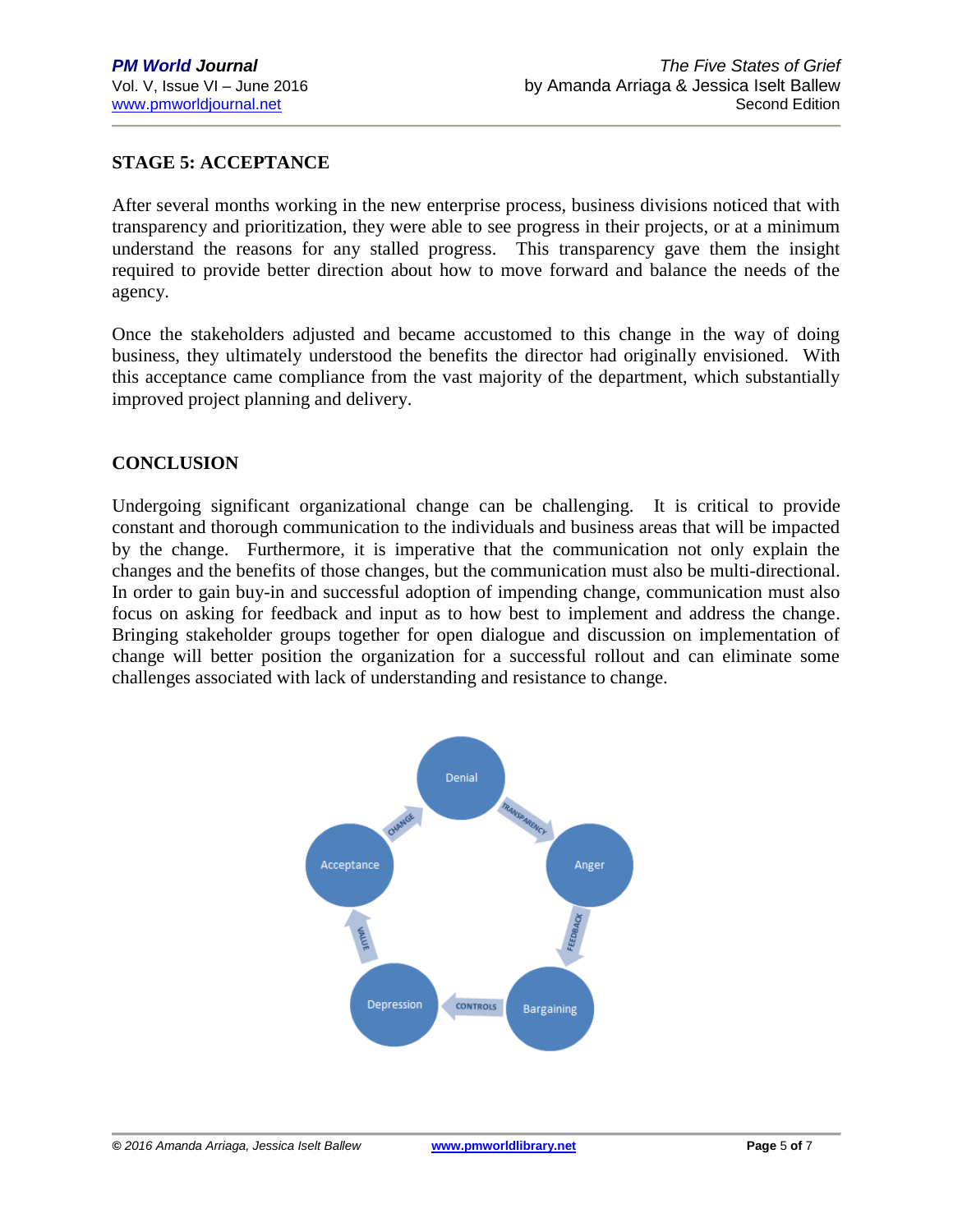Ultimately, leaders from the business divisions began to champion the DPS EPMO. By this time, the new enterprise processes had already resulted in an improved success rate of approximately 50% in the project and contract space, but that rate needed to further improve.

In late 2015, the decision was made to move all of the planning and project management resources remaining in the agency to the EPMO to help eliminate any residual competing processes. With the consolidation of these teams, further efficiencies were gained in the processes, customer expectations were more successfully managed, relationships improved, and more priorities were successfully accomplished.

## **REFERENCES**

- i. Kubler-Ross, E (1969) On Death and Dying, Routledge ISBN 0-415-04015-9
- ii. Policy, Project and Portfolio Management Office, Texas Department of Public Safety (2013) Charter